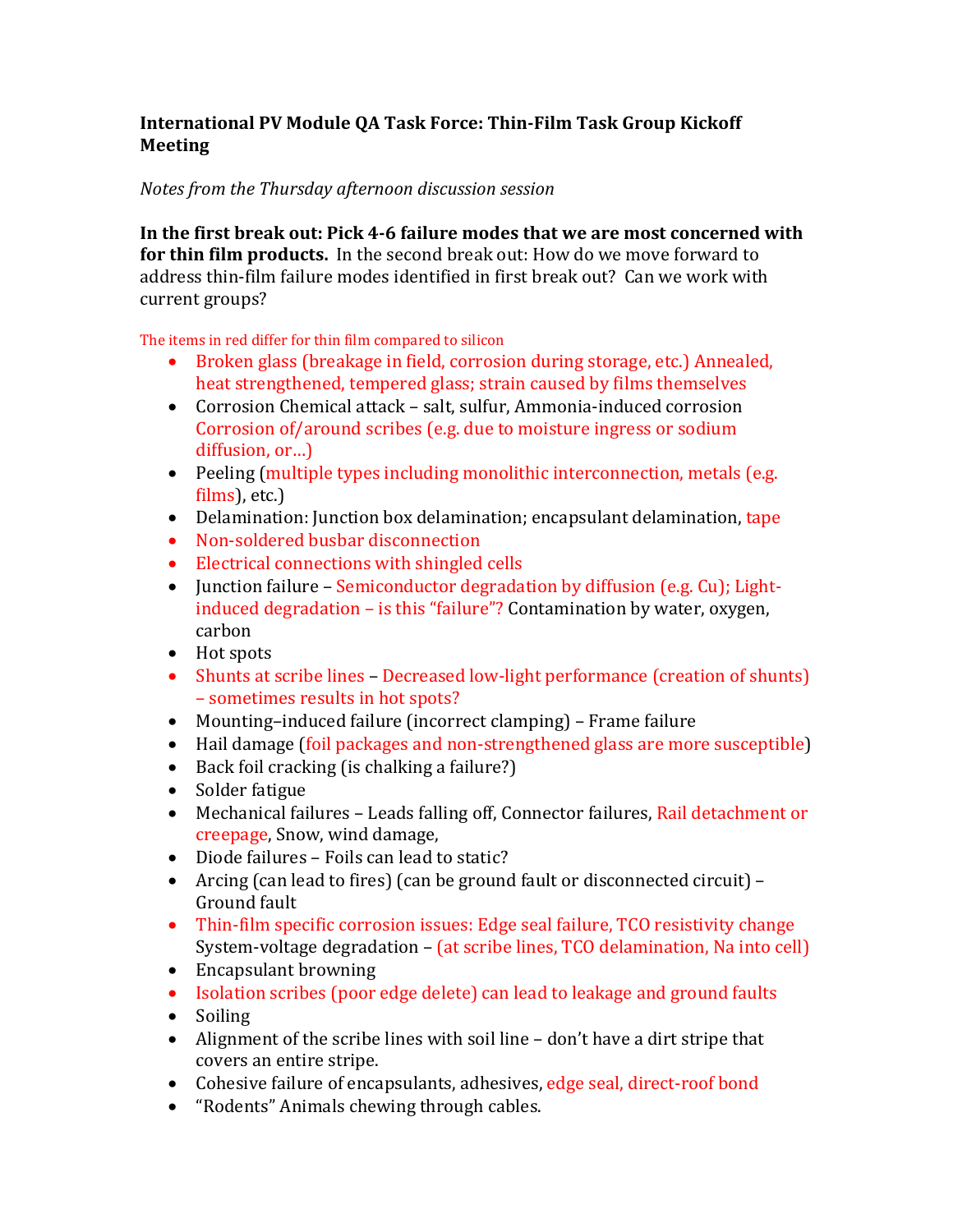- Flexible modules bending, walked on modules
- Mismanagement of box cutter
- Aesthetic issues change of color (discoloration); nonuniform color;
- Puddles of water causing damage for flat-mounted modules.

**In the first break out: Pick 4-6 failure modes that we are most concerned with for thin film products.** In the second break out: How do we move forward to address thin-film failure modes identified in first break out? Can we work with current groups?

This list taken from PVMC list